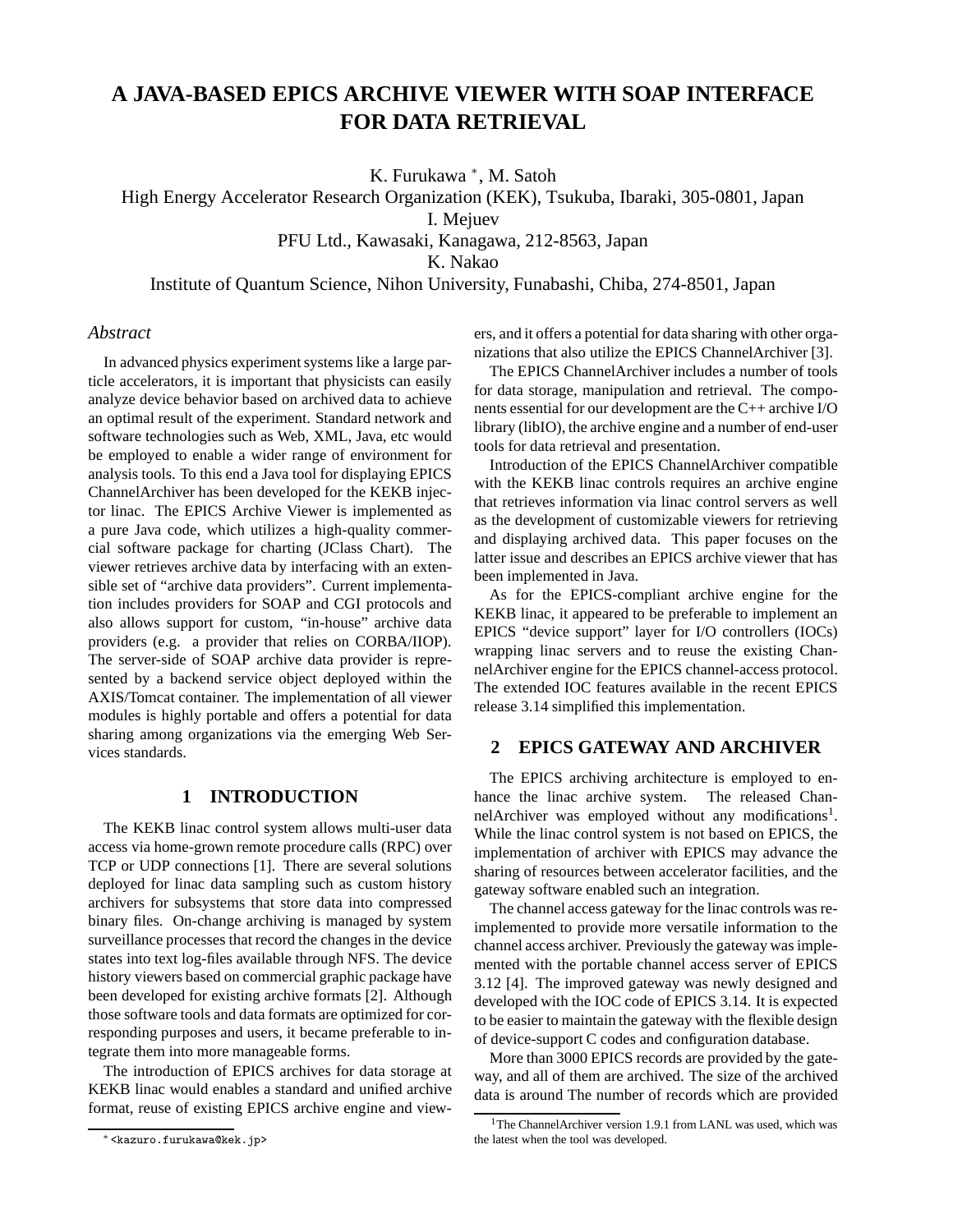by the gateway is over 3000 and is expanding. All of them are

EPICS records for the linac are provided for any channel access clients.

### **3 EPICS ARCHIVE VIEWER**

The archive viewer front-end is implemented as a pure Java application that can be also executed as an applet running in a web-browser equipped with a Java plug-in. An outline of the Archive Viewer modules is represented in Fig. 1.



Figure 1: EPICS archive viewer outline.

The viewer is implemented with Java 1.3 SDK using the lightweight Swing user-interface (UI) library with an addition of a commercial charting component JClass JChart [5]. The core class in the viewer implementation is ViewerTableModel, which corresponds to a model component in terms of a standard model-delegate design pattern. A ViewerTableModel retrieves its data from an abstract data provider that implements a predefined interface (DataProvider). Essentially, a ViewerTableModel instance needs no knowledge of how the provider is implemented. The model-delegate architecture would also allow future integration of live updates into the viewer for JClass Chart.

Current implementation includes the following "archive data providers":

- kek.archiver.CGIDataProvider it retrieves archive data by dispatching a request to a CGI/Perl script deployed on a web server. The server-side script uses the ChannelArchive scripting interface (CASI) for Perl to call libIO functions.
- kek.archiver.axis.SOAPDataProvider based on Apache AXIS [6], this provider retrieves archive data by interfacing via SOAP [7] with a server-side backend object, which is running within an AXIS/Tomcat

container. The backend object processes incoming requests by utilizing a Java Native Interface (JNI) wrapper for libIO (kek.archiver.axis.LibIOWrapper class).

• custom providers – archive viewer allows specifying a data provider class name and its location (an URL) via the command line options or via applet parameters. A custom provider is instantiated via the Java reflection API. The provider is only required to implement the DataProvider interface and may use alternative methods for data retrieval (e.g. CORBA/IIOP or a direct access to local files).

Both CGIDataProvider and SOAPDataProvider use the HTTP protocol to communicate with the corresponding servers. Amount of data in a SOAP transfer is larger comparing to CGI one since the former is represented in XML that is more portable. Simplified wire dumps for SOAP request and reply are presented below:

While not being optimal for network traffic, the use of SOAP and Web services infrastructure provides several conceptual benefits for data sharing within our community:

- Web services expose a metadata definition (WSDL) that describes custom data types used by provider.
- Since SOAP is HTTP-based, it can operate via firewalls without utilizing specialized gateways as in the case with CORBA/IIOP.
- SOAP allows interoperability with Microsoft .NET platform (C# and Visual Basic .NET clients).
- A growing number of tools and technologies is available for building Web services [7].



Figure 2: User interface panel of EPICS archive viewer.

The UI of the EPICS archive viewer provides the end users with the possibility to retrieve a list of channels available in a given archive, and filtered data by channel names and by time range. It is also possible to modify the various properties of the charting component (chart type, colors,